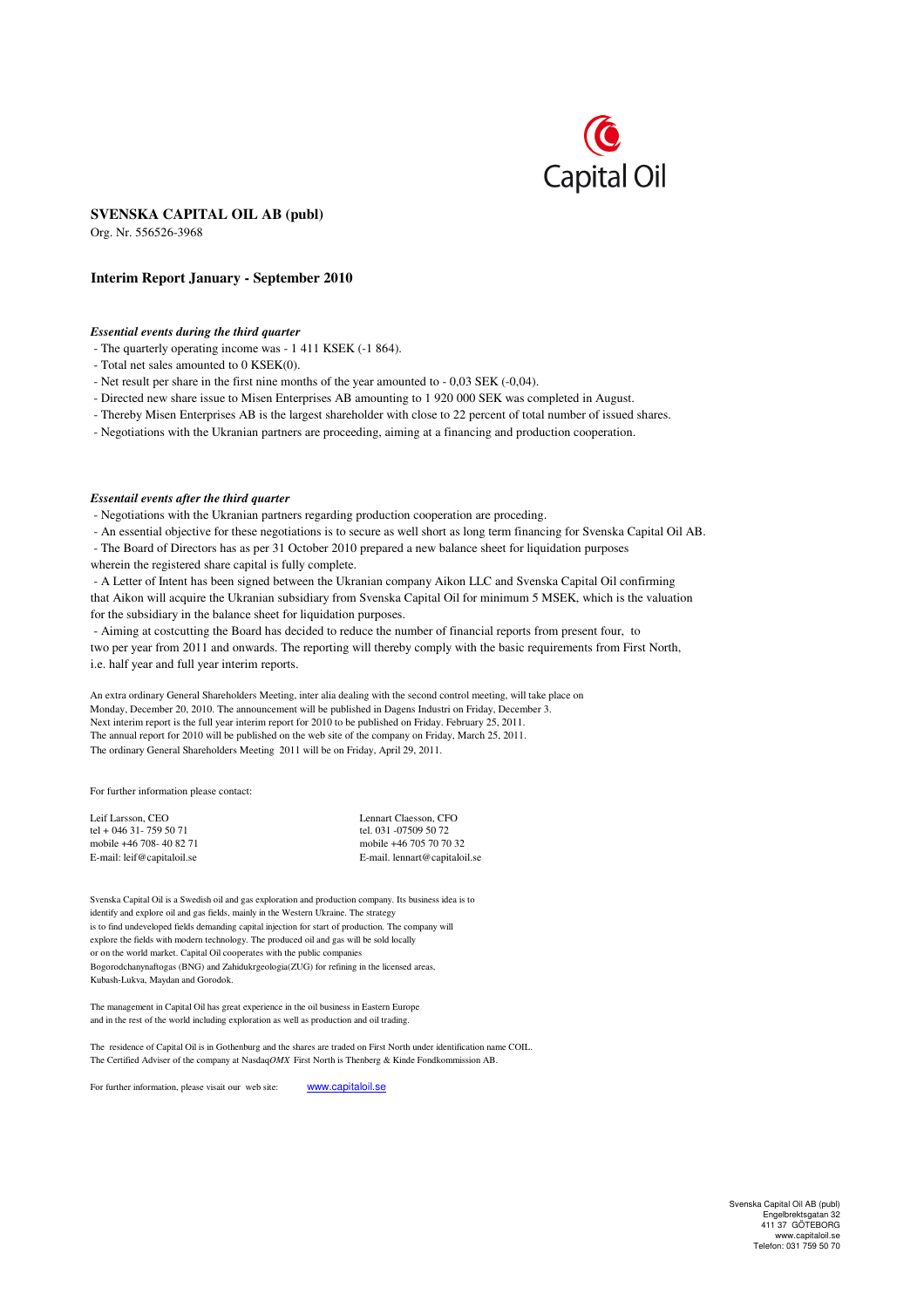

### **Financial results – the group and the parent company**

Income after financial items for Capital Oil Group for the third quarter 2010 was - 2 552 KSEK to be compared with - 3 852 KSEK for the corresponding period last year and - 5 827 KSEK (-7 116) for the first nine months of 2010.

Operating income after financial items of the parent company for the third quarter amounted to - 1 248 KSEK (-2 787) and for the first nine months of 2010 to - 5 032 KSEK (-5 639). Total revenue of the group was 0 (0). Total revenue for the parent company was 0 KSEK (541) in the third quarter and for the first three quarters of the year 481 KSEK (1 820). The revenue of the parent company consists of invoicing of operating expenses according to the Joint Activity Agreement. These expenses have earlier, like the expenses in the Ukrainian subsidiary, been capitalized as exploration licenses in the group accounts. This is however not made any longer but are, as was done in the full year accounts 2009, immediately depreciated to zero both in the group accounts as well in the parent company accounts.

From second quarter this year the transit invoicing of actual costs has, in line with the JA rules, been ceased. This is the rational behind the reduction of turnover and income in the parent company.

#### **Cash situation**

On the 30th of September 2010 the cash equivalents of the group amounted to 788 KSEK (5 547). The cash flow from operating activities before working capital change amounted to - 4 879 KSEK (-5 943) for the first nine months of the year.

By the directed new share issue the group received new equity and cash injection with totally 1 920 KSEK during July and August. Owed to this issue the group had a positve cash-flow in the third quarter of 444 KSEK.

In order to further strengthen the capital base of the company a rights share issue is still in consideration of the Board of Directors within the limits to issue new shares up to maximum 8.5 MSEK granted by the AGM to be exersised before next AGM, whereof approximately 6,6 MSEK is remaining.

#### **Investing activities**

The investing activities in Ukraine amounted in the first nine months of 2010 to 0 KSEK (4 042). The investments in Ukraine are reported as exploration licenses in the group. The depreciation will take place when the exploration phase is ended. In the full year accounts 2009 all exploration licenses were depreciated to zero in the consolidation, as the poor cash situation in the company does not make the commencing of production drilling feasable. This is also the reason why no exploration expenses have been balanced during the current year.

> Svenska Capital Oil AB (publ) Engelbrektsgatan 32 411 37 GÖTEBORG www.capitaloil.se Telefon: 031 759 50 70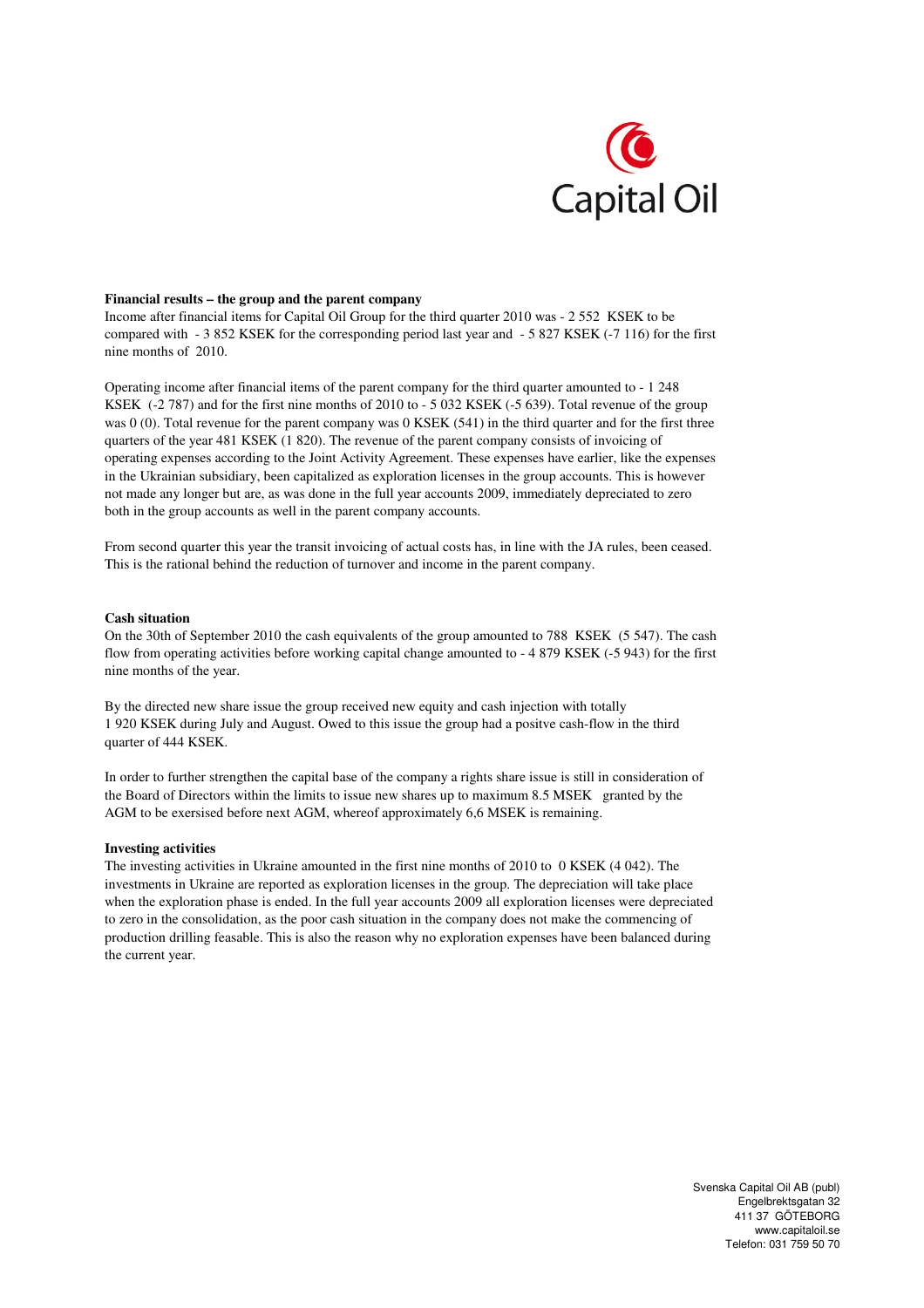

### **Essential events during the third quarter**

- As earlier this year the activities during the third quarter have been focusing on the negotiations with the Ukranian oil konsortium interested in financing and production cooperation with Capital Oil.

- These negotiations have so far resulted in the completion of the directed newshare issue in total of SEK 1 920 000, that was finally registered by the Swedish Companies Register on September 2, 2010. Hereby the number of registered shares were increased by 48 000 000 to totally 221 122 223.

By this issue Misen Enterprises AB has become main owner in Svnska Capital Oil AB with 21,7 % of total number of shares and votes.

- At an extra ordinary AGM on May 28, 2008 it was resolved to issue warranties to the management in the Svenska Capital Oil Group. The subscription period for shares was 1 March through 31 May 2010 at a subscriptoion price of 2,80 SEK per share. The subscription period is thereby ended and no shares have been subscribed and the warranty program has lapsed.

#### **Essential events after the third quarter**

- The Board has as per 31 October 2010 prepared a new balance sheet for liquidation puposes to be presented at the second shareholders control meeting, to be held latest on December 23, 2010, as the first control meeting was in connection to the AGM on 23 April 2010. The latest, still not audited, balance sheet for liquidation puposes confirming that the registered share capital is fully complete.

One essential element in this balance sheet is that the valuation of the Ukranian subsidiary, Capital Oil Ukraine LLC, in the annual report as per 31 December 2009 amounting to 5,0 MSEK ( after depreciation from 18,5 MSEK) is verified by a signed Letter of Intent with the Ukranian company Aikon LLC expressing their intention to acquire Capital Oil Ukrane for minimum 5 MSEK.

- In order to cut costs the Board has decided, that from 2011 and until further there will not be published any quartely financial reports for the first and third quarters. The financial reporting to the shareholders will thereby comply with the basic requirements for Nasdaq*OMX* First North, i.e. half year and full year interim reports.

### **Expected future development of the company**

As the negotiations with the Ukranian parties have taken a big step forward there are good opportunities for a future positve development, beneficial for old as well as new shareholders in the company**.**

In the nextcoming future the discussions will continously be focusing on potential assets possible to be included in an issue in kind in Capital Oil in order to add positive cash-flow and a good profitability for the future.

> Svenska Capital Oil AB (publ) Engelbrektsgatan 32 411 37 GÖTEBORG www.capitaloil.se Telefon: 031 759 50 70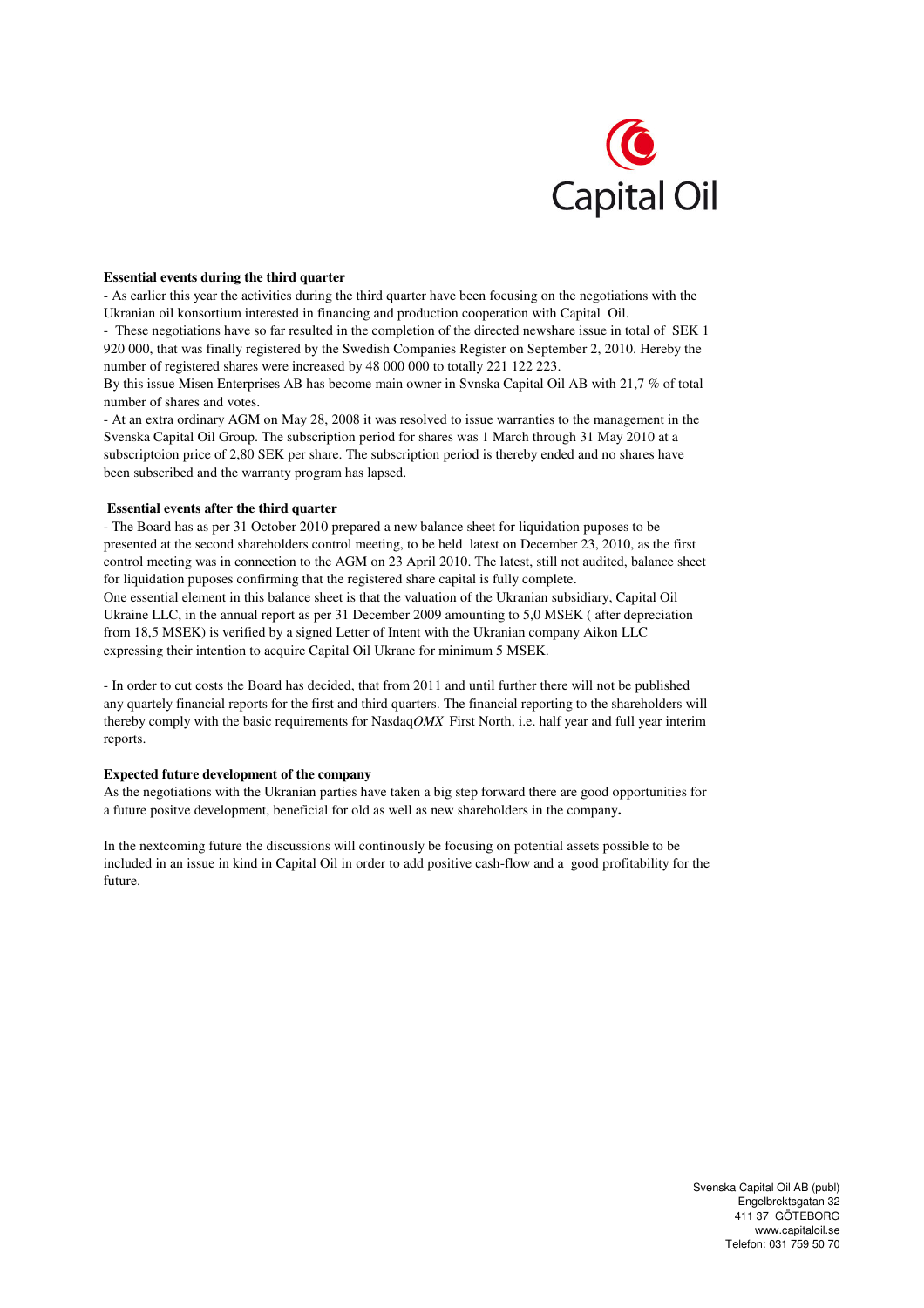

## **Environmental influence**

By the Joint Activity Agreement with BNG, the company has agreed to finance the work with reparing old wells with environmental impact. This work was finished in 2008 and no further restoring work is prepared.

## **Accounting principles**

This report is prepared according to the International Financial Reporting Standards (IFRS) as they were adopted by EU.

# **Financial risks**

Capital Oil is active in prospecting and extraction of hydrocarbones with focus on establishing oil and gas production in Ukraine. The company is thereby exposed to a complex mix of branch specific risks like price development of oil, permissions regarding investigation, processing and environment together with the uncertainty of the value of the completed exploration work and the following field exploration work.

In addition to these risks more general risk factors like business trend and exchange rate fluctuation must be considered.

## **First North**

Svenska Capital Oil AB (publ) is listed on First North which is a market place operated by Nasdaq*OMX* Nordic Exchange Stockholm AB and the company thereby adhere to the rulings valid for First North.

The company´s Certified Adviser is Thenberg & Kinde Fondkommission AB.

### **Future reports**

An extra ordinary General Shareholders Meeting, inter alia dealing with the second Control Meeting, will take place on Monday, December 20, 2010. The announcement will be published in Dagens Industri on Friday, December 3.

Full year interim report for 2010 will be launched on Friday, February 25, 2011.

The annual report for 2010 will be published on the web site of the company on Friday, March 25, 2011. The ordinary General Shareholders Meeting 2011 will be on Friday, April 29, 2011.

This report has not been reviewed by the company auditor.

Gothenburg the 26th of November 2010

Svenska Capital Oil AB (publ)

The board of directors

For more information, please contact:

Leif Larsson, CEO telephone +46 (0)31 759 50 71 mobile 0708- 40 82 71 e-mail :leif@capitaloil.se

Lennart Claesson, CFO telephone +46 (0)31 759 50 72 mobile 0705- 70 70 32 e-mail: lennart@capitaloil.se

> Svenska Capital Oil AB (publ) Engelbrektsgatan 32 411 37 GÖTEBORG www.capitaloil.se Telefon: 031 759 50 70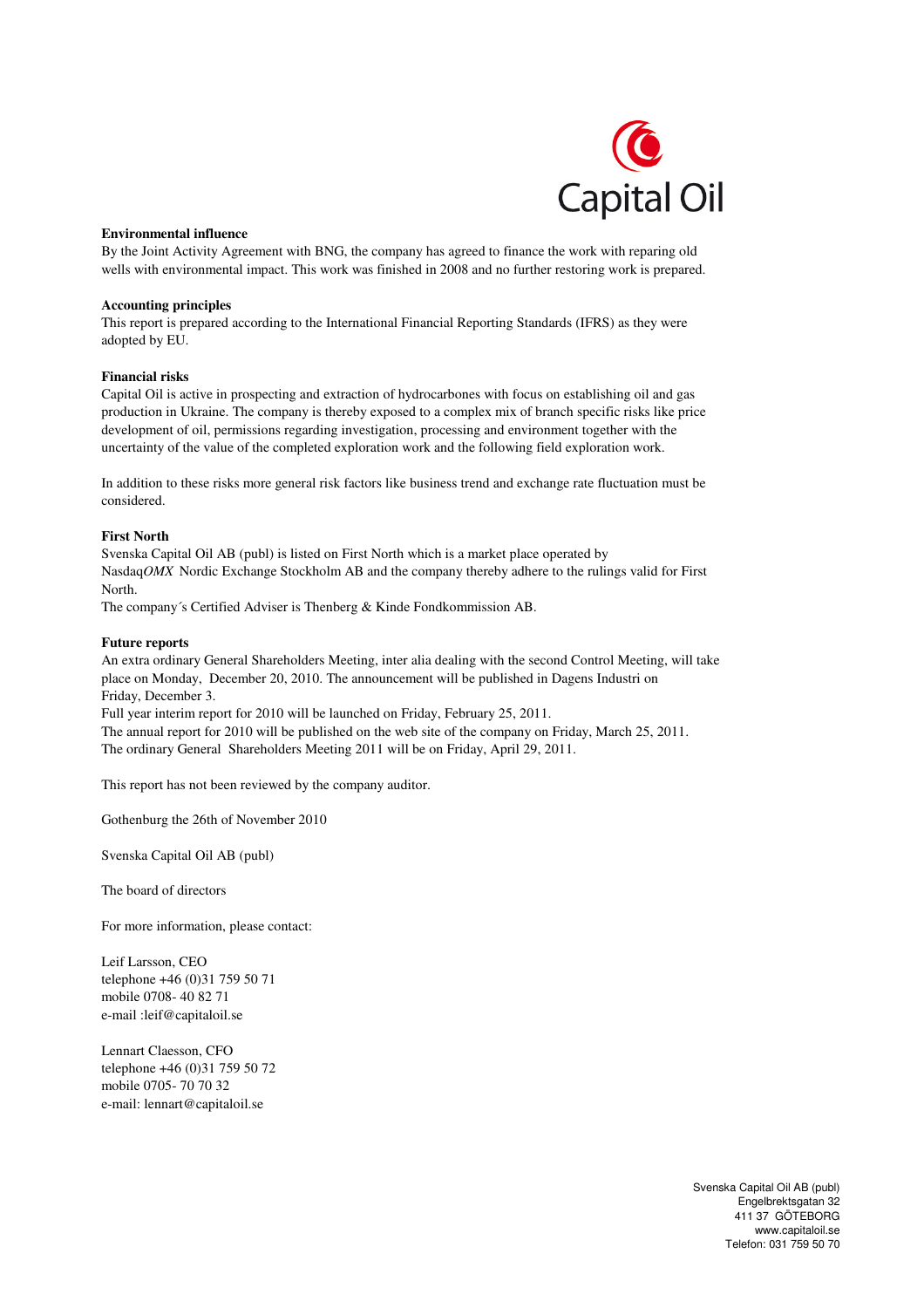

# **INCOME STATEMENT-THE GROUP**

|                                        | July 1-Sept 30 | July 1-Sept 30 | Jan 1-Sept 30 | Jan 1-Sept 30 | Jan 1-Dec 31 |
|----------------------------------------|----------------|----------------|---------------|---------------|--------------|
|                                        | 2010           | 2009           | 2010          | 2009          | 2009         |
| All amounts in KSEK                    | 3 months       | 3 months       | 9 months      | 9 months      | 12 months    |
| <b>Sales</b>                           |                |                |               |               |              |
| Net sales                              | 0              | 0              | 0             | 0             | 0            |
|                                        | 0              | 0              | $\mathbf{0}$  | $\mathbf{0}$  | 0            |
| <b>Operating expenses</b>              |                |                |               |               |              |
| Other expenses                         | $-562$         | $-609$         | $-2252$       | $-2157$       | $-3252$      |
| Personnel expenses                     | $-663$         | $-654$         | $-1871$       | $-2080$       | $-2483$      |
| Depreciation of tangible assets        | $-186$         | $-185$         | $-589$        | $-576$        | $-730$       |
| Write-down of exploration licenses     | 0              | 0              | $-843$        | $\mathbf 0$   | $-95621$     |
| Write-down of financial assets         | 0              | 0              | $\Omega$      | 0             | $-5524$      |
| Write-down of tangible assets          | $\Omega$       | 0              | $\Omega$      | 0             | $-10407$     |
| Capital loss from sale of tangible and |                |                |               |               |              |
| intangible assets                      | 0              | $-416$         | 0             | $-416$        | $-1859$      |
|                                        | $-1411$        | $-1864$        | $-5555$       | $-5229$       | $-119876$    |
| <b>Operating profit/loss</b>           | $-1411$        | $-1864$        | $-5555$       | $-5229$       | $-119876$    |
| <b>Financial items</b>                 |                |                |               |               |              |
| Interest income                        | $\Omega$       | 3              |               | 76            | 77           |
| Currency exchange gains/losses         | $-1140$        | $-1989$        | $-267$        | $-1949$       | $-1.348$     |
| Interest expense                       | $-1$           | $-2$           | $-6$          | $-14$         | $-17$        |
|                                        | $-1141$        | $-1988$        | $-272$        | $-1887$       | $-1288$      |
| Profit/loss after financial items      | $-2552$        | $-3852$        | $-5827$       | $-7116$       | $-121164$    |
| Net profit/loss for the period         | $-2552$        | $-3852$        | $-5827$       | $-7116$       | $-121164$    |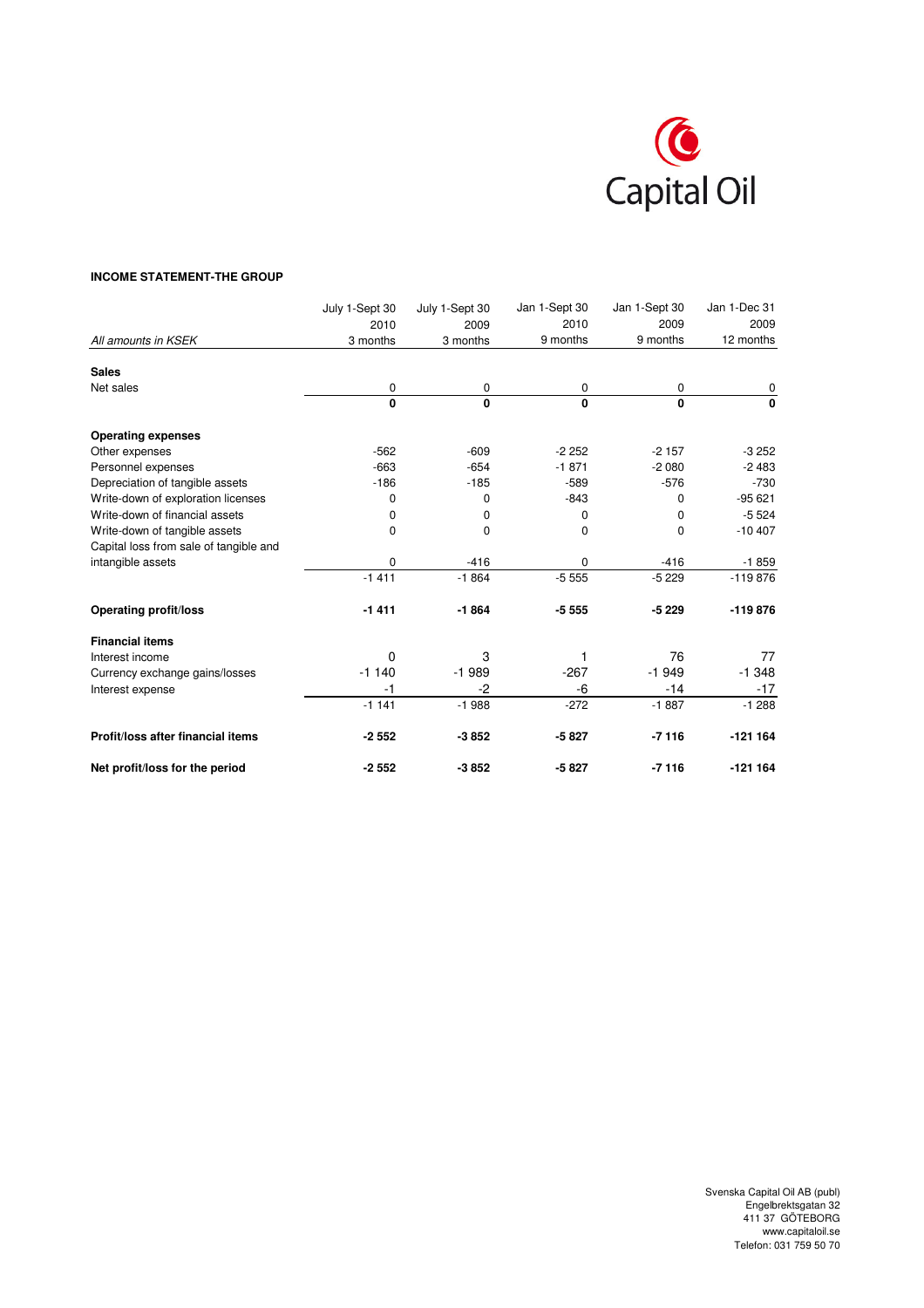

# **BALANCE SHEET - THE GROUP**

| All amounts in KSEK                 | 30 Sept 2010      | 30 Sept 2009 | 31 Dec 2009 |
|-------------------------------------|-------------------|--------------|-------------|
| <b>ASSETS</b>                       |                   |              |             |
| <b>Fixed assets</b>                 |                   |              |             |
| Intangible assets                   |                   |              |             |
| <b>Exploration licenses</b>         | 0                 | 93 530       | 0           |
|                                     | $\mathbf 0$       | 93 530       | $\Omega$    |
| Tangible assets                     |                   |              |             |
| Plant and machinery                 | 2052              | 1489         | 2824        |
| Fixed assets under construction     | 5 1 3 8           | 19013        | 5705        |
|                                     | $\frac{1}{7}$ 190 | 20 502       | 8529        |
| <b>Financial assets</b>             |                   |              |             |
| Other long-term receivables         | 0                 | 4 0 5 7      | 0           |
|                                     | $\Omega$          | 4 0 5 7      | $\Omega$    |
| <b>Total fixed assets</b>           |                   |              |             |
|                                     | 7 190             | 118 089      | 8 5 29      |
| <b>Current assets</b>               |                   |              |             |
| <b>Current receivables</b>          |                   |              |             |
| Other receivables                   | 1413              | 3 1 0 3      | 1 5 5 3     |
| Prepaid expenses and accrued income | 1 1 2 1           | 1 0 6 4      | 939         |
|                                     | 2 5 3 4           | 4 1 6 7      | 2 4 9 2     |
| <b>Cash and bank balances</b>       | 788               | 5547         | 3838        |
| <b>Total current assets</b>         | 3 3 2 2           | 9714         | 6 3 3 0     |
| <b>TOTAL ASSETS</b>                 | 10512             | 127803       | 14859       |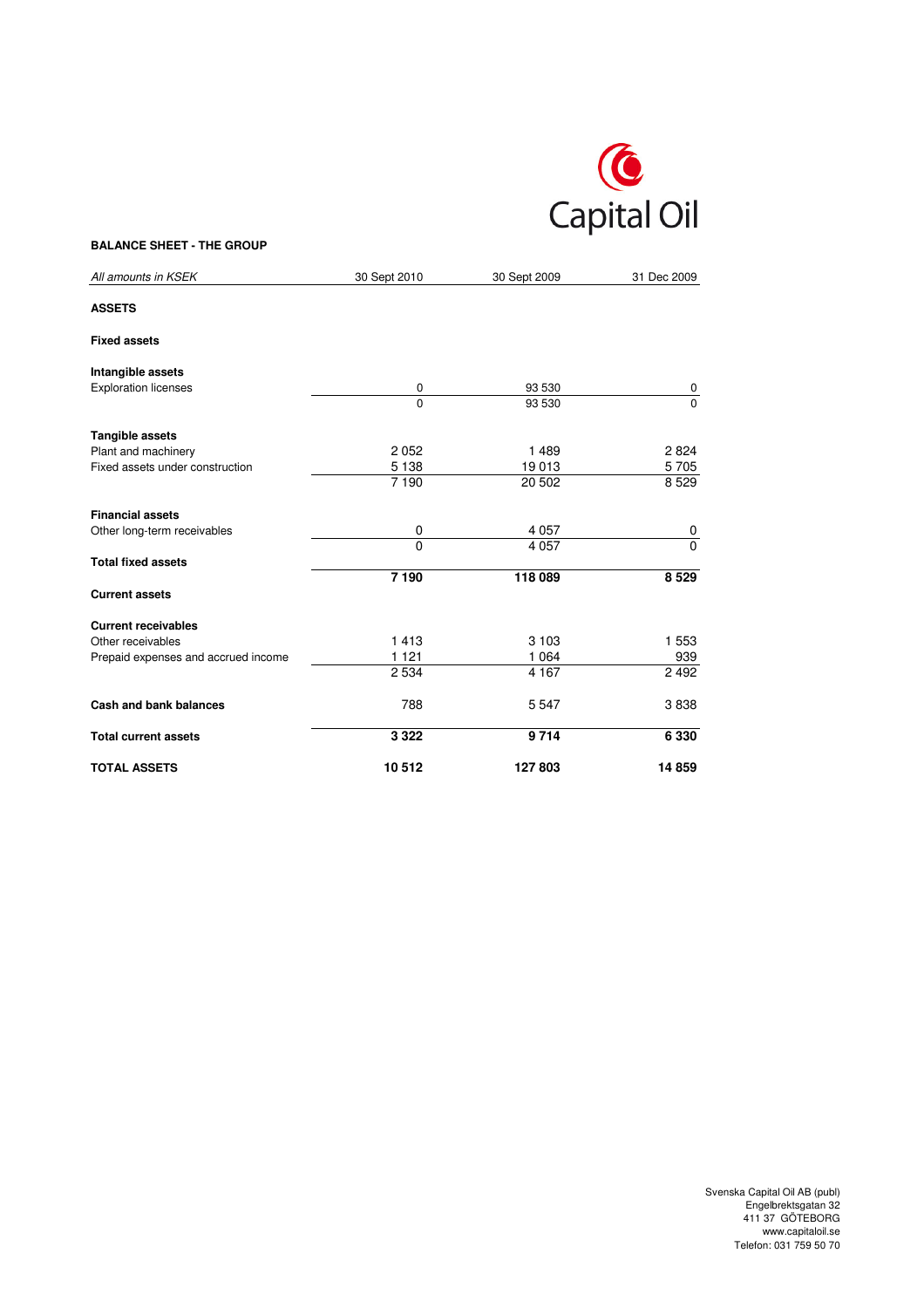# **BALANCE SHEET-THE GROUP**



| All amounts in KSEK                  | 30 Sept 2010 | 30 Sept 2009 | 31 Dec 2009 |
|--------------------------------------|--------------|--------------|-------------|
| <b>EQUITY AND LIABILITIES</b>        |              |              |             |
| Equity                               |              |              |             |
| Share capital                        | 4 4 2 2      | 17312        | 17312       |
| Other reserves                       | $-1945$      | 143 144      | 143 758     |
| Profit/loss brought forward          | 12 243       | $-26614$     | $-26614$    |
| Profit/loss for the period           | $-5827$      | $-7116$      | $-121164$   |
| <b>Total equity</b>                  | 8893         | 126 726      | 13 29 2     |
| Short-term debt                      |              |              |             |
| Accpunts payable                     | 334          | 424          | 374         |
| Other short-term liabilities         | 184          | 190          | 594         |
| Accrued expenses and deferred income | 1 100        | 462          | 599         |
|                                      | 1619         | 1076         | 1 5 6 7     |
| Total short-term debt                |              |              |             |
| <b>TOTAL EQUITY AND LIABILITIES</b>  | 10512        | 127803       | 14 859      |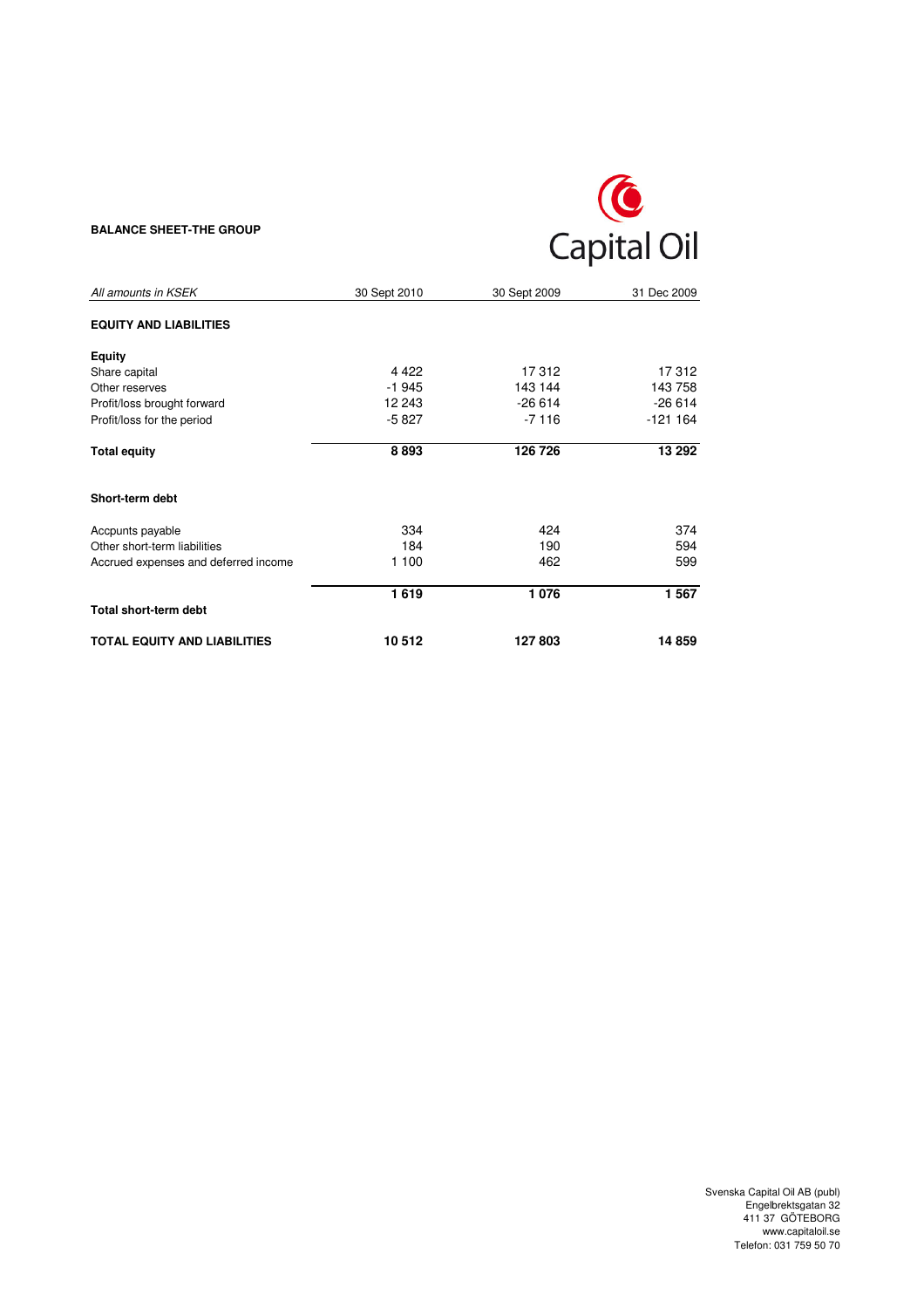## **GROUP EQUITY DEVELOPMENT**



|                                                                    | Share    |                        |                         | Accumulated      |                        |
|--------------------------------------------------------------------|----------|------------------------|-------------------------|------------------|------------------------|
|                                                                    | capital  | Other capital provided | Other reserves          | profit/loss      | <b>Total equity</b>    |
| Equity brought forward 2004-01-01                                  | 100      | 0                      | 0                       | -115             | $-15$                  |
| Net income                                                         |          |                        |                         |                  |                        |
| Net profit of the year<br>Other result                             |          |                        |                         | $-65$            | $-65$                  |
| <b>Translation difference</b>                                      |          |                        |                         |                  | $\pmb{0}$              |
| Total net income                                                   |          |                        | 0                       | -65              | -65                    |
|                                                                    |          |                        |                         |                  |                        |
| <b>Transactions with shareholders</b><br>Shareholders contribution |          | 18                     |                         |                  | 18                     |
| New share issue in progress                                        |          | 2800                   |                         |                  | 2800                   |
| <b>Total transactions with shareholders</b>                        |          | 2818                   |                         |                  | 2818                   |
| Equity brought forward 2005-01-01                                  | 100      | 2818                   | 0                       | $-180$           | 2738                   |
| Net income<br>Net profit of the year                               |          |                        |                         | $-2131$          | $-2131$                |
| Other result                                                       |          |                        |                         |                  |                        |
| <b>Translation difference</b>                                      |          |                        | 2                       |                  | 2                      |
| Total net income                                                   |          |                        | $\overline{2}$          | $-2131$          | -2 129                 |
| <b>Transactions with shareholders</b><br>New share issue           | 2455     | $-2455$                |                         |                  | 0                      |
| New share issue in progress                                        |          | 1 0 0 0                |                         |                  | 1 000                  |
| Total transactions with shareholders                               | 2455     | $-1455$                |                         |                  | 1000                   |
| Equity brought forward 2006-01-01                                  | 2555     | 1 3 6 3                | $\overline{\mathbf{2}}$ | $-2311$          | 1609                   |
| Net income                                                         |          |                        |                         | $-15436$         | $-15436$               |
| Net profit of the year<br>Other result                             |          |                        |                         |                  |                        |
| <b>Translation difference</b>                                      |          |                        | 5                       |                  | 5                      |
| <b>Total net income</b>                                            |          |                        | 5                       | $-15436$         | -15 431                |
| <b>Transactions with shareholders</b><br>Offset issue              | 2756     | 2 2 4 4                |                         |                  |                        |
| New share issue                                                    | 1597     | 4 2 2 0                |                         |                  | 5 0 0 0<br>5817        |
| Issue expenses                                                     |          | $-536$                 |                         |                  | -536                   |
| New share issue in progress                                        |          | 5692                   |                         |                  | 5692                   |
| Total transactions with shareholders                               | 4 3 5 3  | 11 620                 |                         |                  | 15973                  |
| Equity brought forward 2007-01-01<br>Net income                    | 6908     | 12 983                 | 7                       | $-17747$         | 2 1 5 1                |
| Net profit of the year                                             |          |                        |                         | $-1407$          | $-1407$                |
| Other result                                                       |          |                        |                         |                  |                        |
| <b>Translation difference</b>                                      |          |                        | $-188$                  |                  | $-188$                 |
| Total net income<br><b>Transactions with shareholders</b>          |          |                        | -188                    | $-1407$          | $-1595$                |
| New share issue                                                    | 7 1 7 0  | 131 687                |                         |                  | 138 857                |
| <b>Issue expenses</b>                                              |          | $-12200$               |                         |                  | $-12200$               |
| Total transactions with shareholders                               | 7170     | 119 487                | $-181$                  | -19 154          | 126 657                |
| Equity brought forward 2008-01-01<br>Net income                    | 14 078   | 132 470                |                         |                  | 127 213                |
| Net profit of the year                                             |          |                        |                         | $-7541$          | $-7541$                |
| Other result                                                       |          |                        |                         |                  |                        |
| Liquidation Lituania                                               |          | $-18$                  |                         | 18               | 0                      |
| <b>Translation difference</b><br>Total net income                  |          | -18                    | $-1401$<br>$-1401$      | $-7523$          | $-1401$<br>-8 942      |
| <b>Transactions with shareholders</b>                              |          |                        |                         |                  |                        |
| New share issue in progress                                        |          | 19 4 04                |                         |                  | 19 404                 |
| Issue expenses                                                     |          | $-1978$                |                         |                  | $-1978$                |
| Balanced value of services of emplyees<br>Deferred tax asset       |          |                        |                         | 63<br>18         | 63<br>18               |
| <b>Total transactions with shareholders</b>                        |          | 17426                  |                         | 81               | 17507                  |
| Equity brought forward 2009-01-01                                  | 14 078   | 149 878                | $-1582$                 | $-26596$         | 135 778                |
| Net income                                                         |          |                        |                         |                  |                        |
| Net profit of the year<br>Other result                             |          |                        |                         | $-121164$        | $-121164$              |
| <b>Translation difference</b>                                      |          |                        | $-1176$                 |                  | $-1176$                |
| Total net income                                                   |          |                        | $-1176$                 | -121 164         | -122 340               |
| <b>Transactions with shareholders</b>                              |          |                        |                         |                  |                        |
| New share issue<br><b>Issue expenses</b>                           | 3 2 3 4  | $-3234$<br>$-128$      |                         |                  | $\mathbf 0$<br>$-128$  |
| Deferred tax asset                                                 |          |                        |                         | $-18$            | $-18$                  |
| Total transactions with shareholders                               | 3 2 3 4  | -3 362                 |                         | $-18$            | -146                   |
| Equity brought forward 2010-01-01                                  | 17312    | 146 516                | -2 759                  | -147 778         | 13 29 2                |
| Net income                                                         |          |                        |                         |                  |                        |
| Net profit of the year<br>Other result                             |          |                        |                         | $-5827$          | -5827                  |
| <b>Translation difference</b>                                      |          |                        | $-491$                  |                  | -491                   |
| Total net income                                                   |          |                        | -491                    | $-5827$          | $-6318$                |
| <b>Transactions with shareholders</b>                              |          |                        |                         |                  |                        |
| Share capital write down<br>Exploitation of premium fund           | $-13850$ | $-146$ 171             |                         | 13850<br>146 171 | $\pmb{0}$<br>$\pmb{0}$ |
| New share issue                                                    | 960      | 960                    |                         |                  | 1920                   |
| Total transactions with shareholders                               | $-12890$ | $-145211$              | 0                       | 160 021          | 1920                   |
|                                                                    |          |                        |                         |                  |                        |
| Equity brought forward 2010-09-30                                  | 4 4 2 2  | 1 3 0 5                | -3 250                  | 6416             | 8893                   |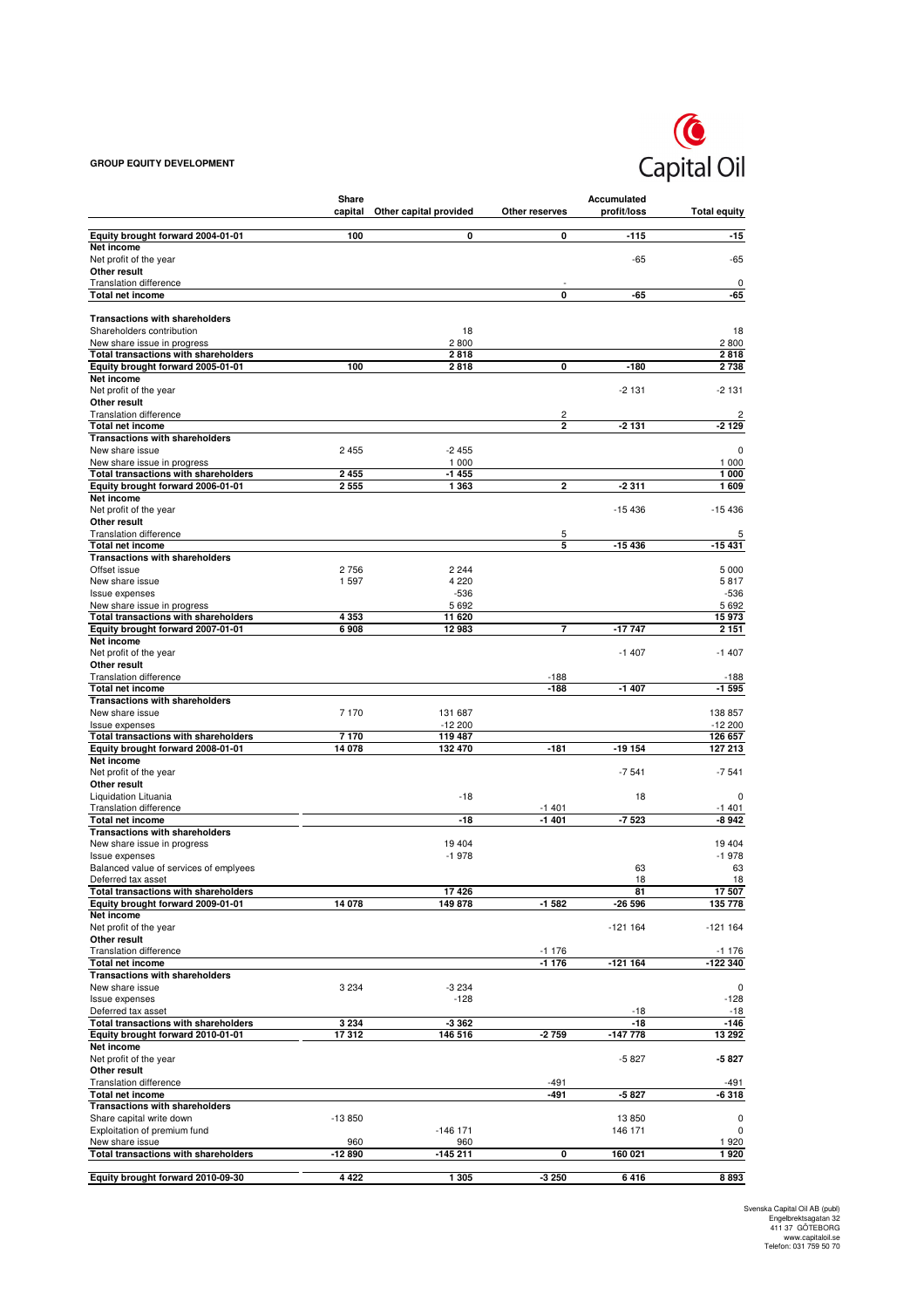

#### **CASH FLOW STATEMENT - THE GROUP**

|                                             |             | July 1-Sept 30 July 1-Sept 30 Jan 1-Sept 30 Jan 1-Sept 30 |          |          | Jan 1-Dec 31 |
|---------------------------------------------|-------------|-----------------------------------------------------------|----------|----------|--------------|
|                                             | 2010        | 2009                                                      | 2010     | 2009     | 2009         |
| All amounts in KSEK                         | 3 months    | 3 months                                                  | 9 months | 9 months | 12 months    |
| Operating activities                        |             |                                                           |          |          |              |
| Profit/loss before financial items          | $-1411$     | $-1864$                                                   | $-5555$  | $-5229$  | $-119876$    |
| Adjustment for non-cash items               | 182         | 229                                                       | 680      | $-662$   | 112 084      |
| Interest received                           | $\mathbf 0$ | $\mathbf 0$                                               | 0        | 5        | 77           |
| Interest paid                               | $-2$        | $-34$                                                     | $-4$     | $-57$    | $-62$        |
| Cash flow from operating activities         |             |                                                           |          |          |              |
| before working capital changes              | $-1231$     | $-1669$                                                   | $-4879$  | $-5943$  | $-7777$      |
| Cash flow from working capital changes      |             |                                                           |          |          |              |
| Decrease(+)/increase(-) in receivables      | 5           | $-752$                                                    | $-278$   | 523      | 472          |
| Decrease(-)/increase(+) in accounts payable | $-342$      | $-52$                                                     | $-36$    | $-82$    | $-136$       |
| Decrease(-)/increase(+) in short-term debts | 92          | $-146$                                                    | 223      | $-1625$  | $-1085$      |
| Cash flow from operating activities         | $-1476$     | $-2619$                                                   | -4 970   | $-7127$  | $-8526$      |
| Investing activities                        |             |                                                           |          |          |              |
| Purchase of plant and equipment             | $\mathbf 0$ | -9                                                        | 0        | $-26$    | -44          |
| Acquisition of exploration licenses         | $\mathbf 0$ | $-549$                                                    | 0        | $-4042$  | $-5089$      |
| Sale of equipment                           | 0           | 350                                                       | 0        | 350      | 1 100        |
| Cash flow from investing activities         | 0           | $-208$                                                    | 0        | $-3718$  | $-4033$      |
| Financing activities                        |             |                                                           |          |          |              |
| New share issue                             | 1920        | 0                                                         | 1920     | 0        | 0            |
| Expenses from share issue                   | 0           | 0                                                         | 0        | $-128$   | $-128$       |
| Cash flow from financing activities         | 1920        | 0                                                         | 1920     | $-128$   | $-128$       |
| Cash flow of the year                       | 444         | $-2828$                                                   | $-3050$  | $-10974$ | $-12687$     |
| Cash at the beginning of the year           | 345         | 8 3 8 2                                                   | 3838     | 16 528   | 16 528       |
| Exchange rate difference in cash            | $-1$        | $-7$                                                      | 0        | $-7$     | -3           |
| Cash at end of the period                   | 788         | 5 5 4 7                                                   | 788      | 5 5 4 7  | 3838         |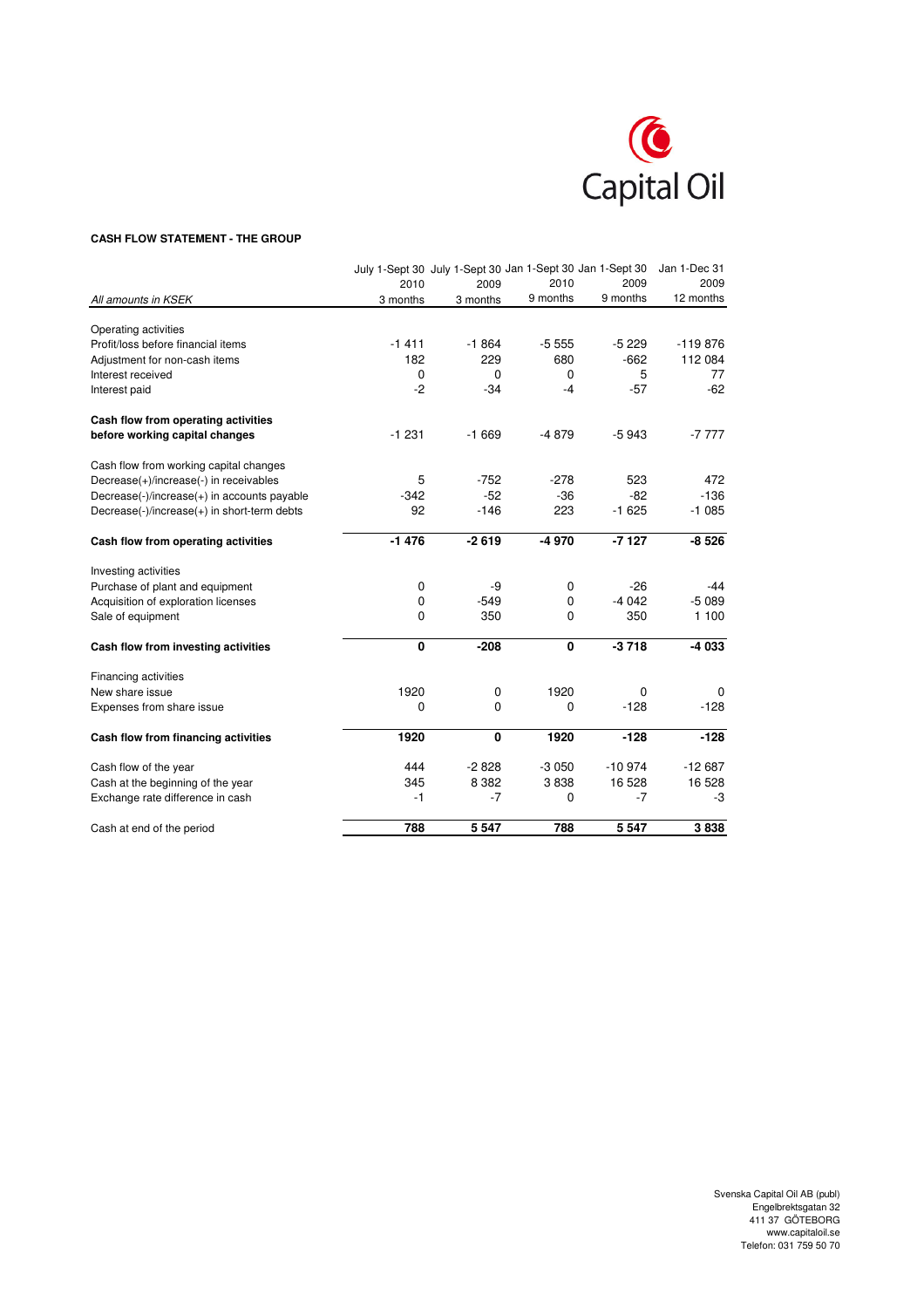

# **INCOME STATEMENT - PARENT COMPANY**

|                                        | July 1-Sept 30 | July 1-Sept 30 | Jan 1-Sept 30  | Jan 1-Sept 30 | Jan 1-Dec 31 |
|----------------------------------------|----------------|----------------|----------------|---------------|--------------|
|                                        | 2010           | 2009           | 2010           | 2009          | 2009         |
| All amounts in KSEK                    | 3 months       | 3 months       | 9 months       | 9 months      | 12 months    |
| <b>Sales</b>                           |                |                |                |               |              |
| Net sales                              | 0              | 541            | 481            | 1820          | 2 3 2 0      |
|                                        | $\overline{0}$ | 541            | 481            | 1820          | 2 3 2 0      |
| <b>Operating expenses</b>              |                |                |                |               |              |
| Other expenses                         | $-564$         | $-932$         | $-2414$        | $-2841$       | $-3950$      |
| Personnel expenses                     | $-662$         | $-872$         | $-2191$        | $-3216$       | $-4105$      |
| Depreciation of tangible assets        | $-20$          | $-28$          | $-60$          | $-103$        | $-124$       |
| Write-down of intangible assets        | $\mathbf 0$    | 0              | $-843$         | 0             | $-94048$     |
| Write-down of financial assets         | $-132$         | 0              | $-403$         | $\Omega$      | $-25194$     |
| Write-down of tangible assets          | $\mathbf 0$    | 0              | 0              | $\Omega$      | $-5000$      |
| Capital loss from sale of tangible and |                |                |                |               |              |
| intangible assets                      | $\mathbf 0$    | $-416$         | $\Omega$       | $-416$        | $-1860$      |
|                                        | $-1378$        | $-2248$        | $-5911$        | $-6576$       | $-134281$    |
| <b>Operating income</b>                | $-1378$        | $-1707$        | $-5430$        | -4756         | $-131961$    |
| <b>Financial items</b>                 |                |                |                |               |              |
| Interest income                        | 133            | 138            | 405            | 479           | 622          |
| Currency exchange gains/losses         | $-1$           | $-1217$        | $\overline{c}$ | $-1.349$      | $-1181$      |
| Interest expense                       | $-2$           | $-2$           | -9             | $-14$         | $-17$        |
|                                        | 130            | $-1080$        | 398            | $-883$        | $-576$       |
| Profit/loss after financial items      | $-1248$        | $-2787$        | $-5032$        | $-5639$       | -132 537     |
| Net profit/loss for the period         | $-1248$        | $-2787$        | -5 032         | $-5639$       | -132 537     |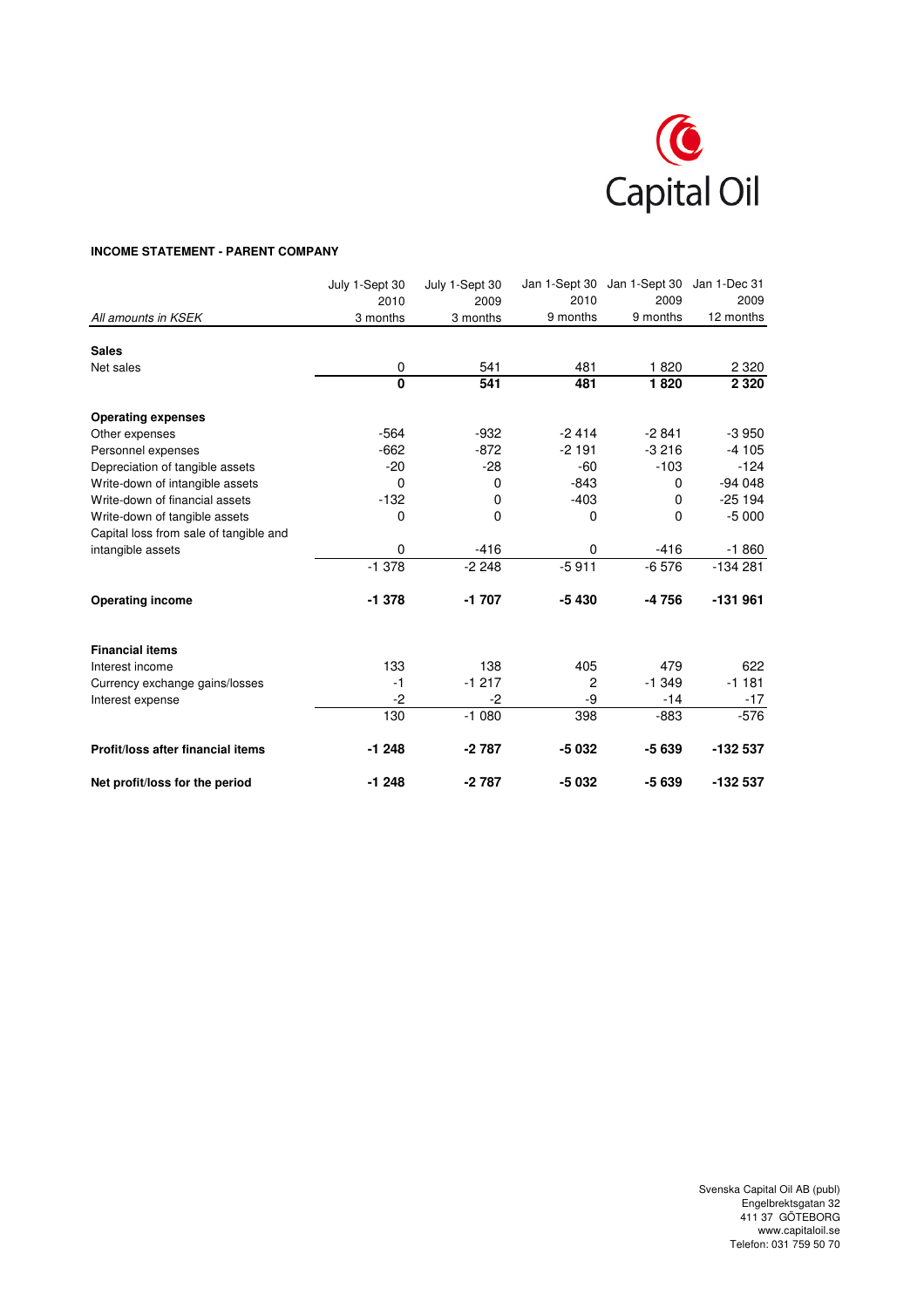

# **BALANCE SHEET - PARENT COMPANY**

| Amount in KSEK                        | 30 Sept 2010 | 30 Sept 2009 | 31 Dec 2009 |
|---------------------------------------|--------------|--------------|-------------|
| <b>ASSETS</b>                         |              |              |             |
| <b>Fixed assets</b>                   |              |              |             |
| <b>Tangible assets</b>                |              |              |             |
| Plant and machinery                   | 96           | 178          | 156         |
| Fixed assets under construction       | 2 0 3 4      | 9 2 2 6      | 2 0 3 4     |
|                                       | 2 1 2 9      | 9 4 0 4      | 2 1 9 0     |
| <b>Financial assets</b>               |              |              |             |
| Participation in group companies      | 5 100        | 18 589       | 5 100       |
| Participation in associated companies | 0            | 80 886       | 0           |
| Other long-term receivables           | 0            | 4 0 5 7      | 0           |
| Loans to group companies              | 0            | 6 3 3 8      | 0           |
|                                       | 5 100        | 109 870      | 5 100       |
| Total tangible and intangible assets  | 7 2 2 9      | 119 274      | 7 2 9 0     |
| <b>Current assets</b>                 |              |              |             |
| Short term receivables                |              |              |             |
| Accounts receivable                   | 0            | 11 513       | 0           |
| Other receivables                     | 369          | 251          | 143         |
| Prepaid expenses and accrued income   | 251          | 1 450        | 301         |
|                                       | 620          | 13 214       | 444         |
| Cash and bank balances                | 776          | 5 3 0 8      | 3806        |
| <b>Total current assets</b>           | 1 3 9 7      | 18 5 22      | 4 2 5 0     |
| <b>TOTAL ASSETS</b>                   | 8626         | 137 796      | 11 540      |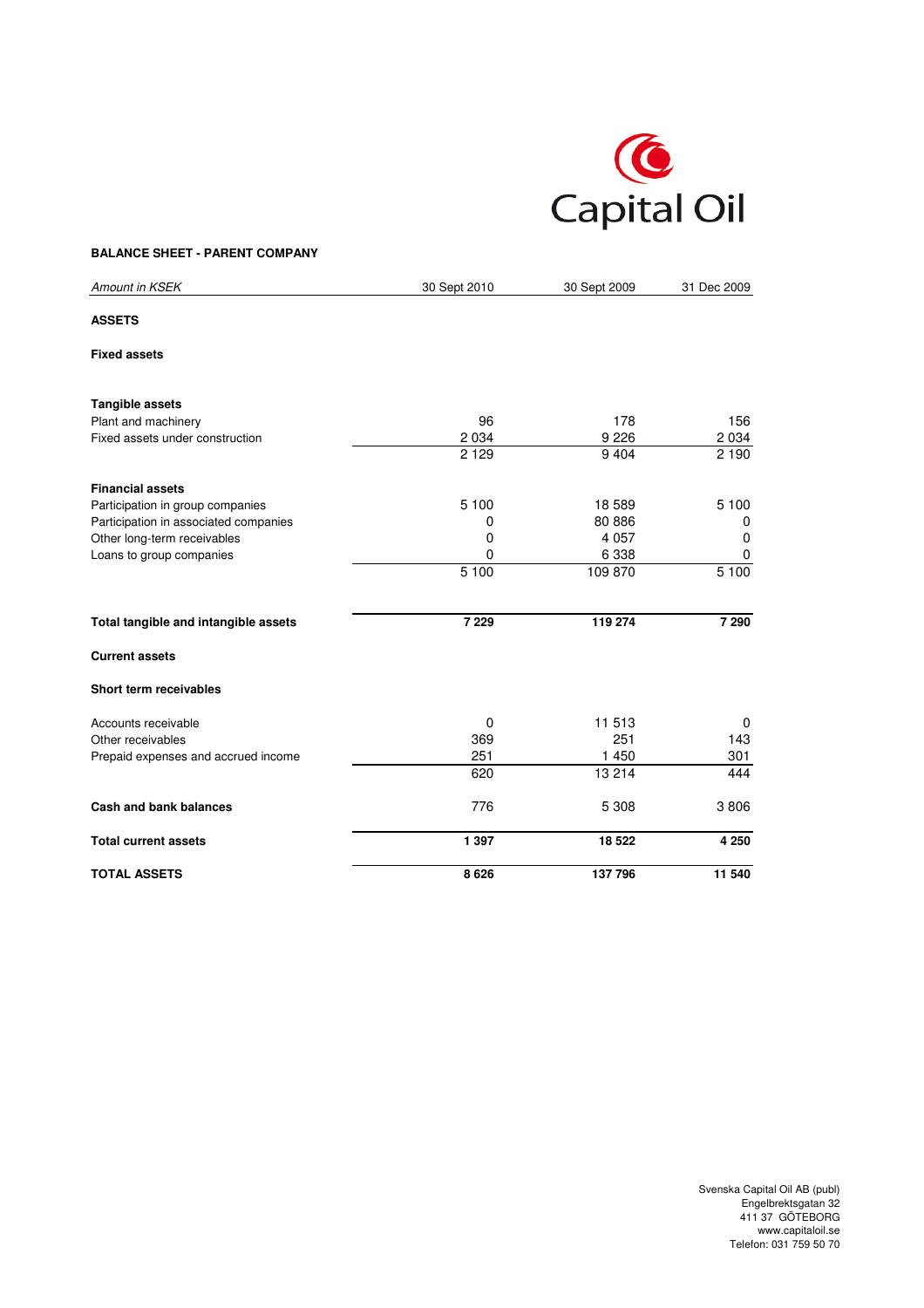

# **BALANCE SHEET - PARENT COMPANY**

| All amounts in KSEK                  | 30 Sept 2010 | 30 Sept 2009 | 31 Dec 2009 |
|--------------------------------------|--------------|--------------|-------------|
| <b>EQUITY AND LIABILITIES</b>        |              |              |             |
| <b>Equity</b>                        |              |              |             |
| <b>Restricted equity</b>             |              |              |             |
| Share capital                        | 4 4 2 2      | 17312        | 17312       |
| Statutory reserves                   | 345          | 345          | 345         |
|                                      | 4768         | 17 657       | 17657       |
| Non-restricted equity                |              |              |             |
| Profit/Loss brought forward          | 6 2 1 4      | $-21270$     | $-21270$    |
| Share premium reserve                | 960          | 146 171      | 146 171     |
| Profit/loss for the year             | $-5032$      | $-5639$      | -132 537    |
|                                      | 2 1 4 1      | 119 262      | $-7636$     |
| <b>Total equity</b>                  | 6909         | 136 919      | 10021       |
| Long-tem debts                       |              |              |             |
| Loan from group companies            | 199          | 0            | 195         |
| <b>Total long-term debts</b>         | 199          | 0            | 195         |
| <b>Short-term debts</b>              |              |              |             |
| Accounts payable                     | 241          | 340          | 250         |
| Other short-term liabilities         | 177          | 75           | 475         |
| Accrued expenses and deferred income | 1 100        | 462          | 599         |
| <b>Total short-term debt</b>         | 1518         | 877          | 1 3 2 4     |
| <b>TOTAL EQUITY AND LIABILITIES</b>  | 8626         | 137 796      | 11 540      |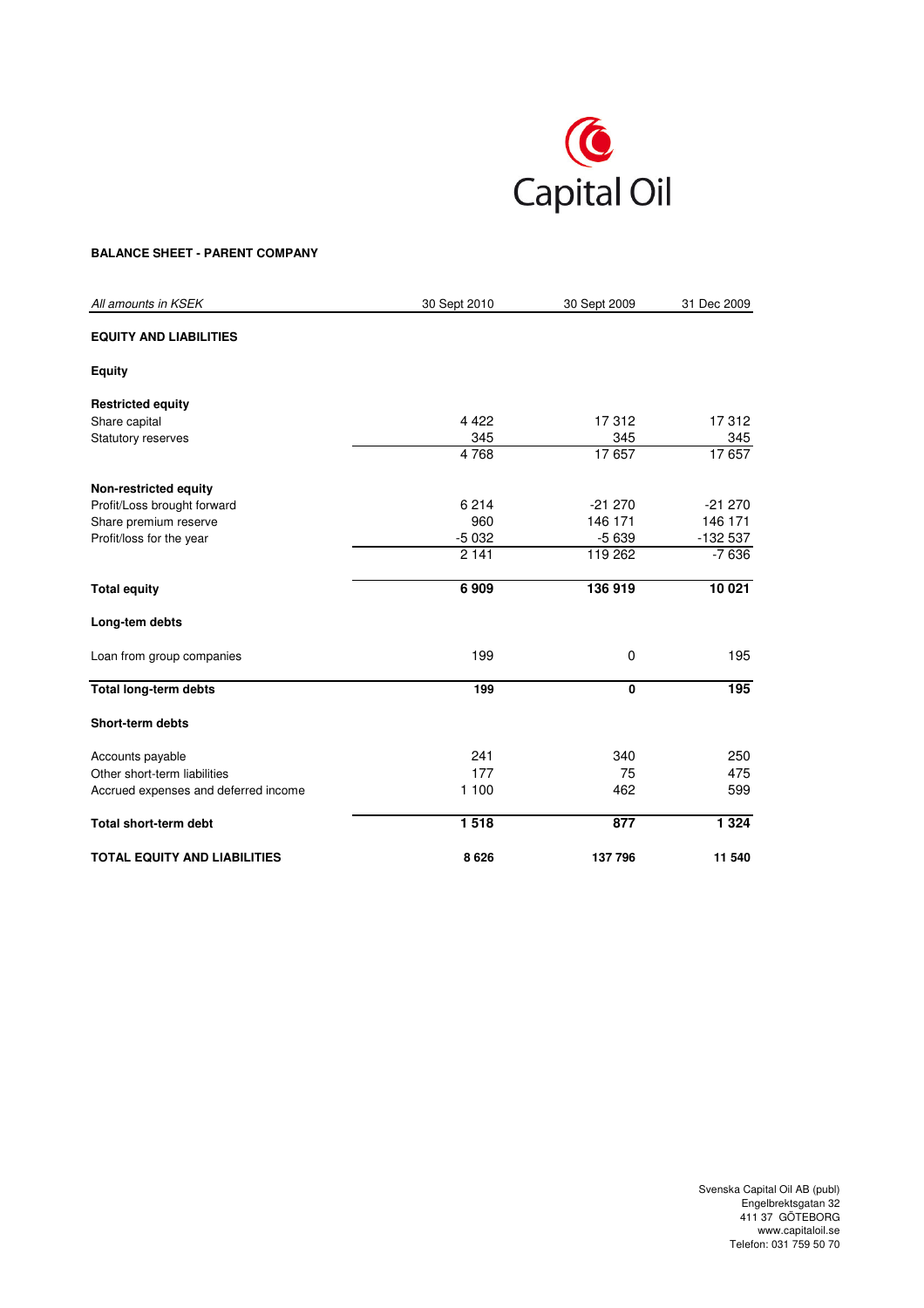

# **PARENT COMPANY EQUITY CHANGE**

|                                                             | <b>Share</b> |                              |          |              |                    |                     |
|-------------------------------------------------------------|--------------|------------------------------|----------|--------------|--------------------|---------------------|
|                                                             | Share        | <b>Statutory Share issue</b> |          | Premium      |                    |                     |
|                                                             | capital      | reserves in progress         |          | reserve      | <b>Profit/loss</b> | <b>Total equity</b> |
| Equity brought forward 2003-01-01                           | 100          |                              |          |              | $-110$<br>-5       | $-10$<br>$-4$       |
| Net profit of the year<br>Equity carried forward 2003-12-31 | 100          | 0                            | 0        | $\mathbf{0}$ | $-115$             | $-15$               |
|                                                             |              |                              |          |              |                    |                     |
| Equity brought forward 2004-01-01                           | 100          | 0                            | 0        | $\mathbf 0$  | $-115$             | $-15$               |
| Shareholders contribution                                   |              |                              |          |              | 18                 | 18                  |
| New share issue in progress                                 |              | $\mathbf 0$                  | 2800     |              |                    | 2800                |
| Net rpofit of the year                                      |              |                              |          |              | $-45$              | $-45$               |
| Equity carried forward 2004-12-31                           | 100          | 0                            | 2800     | 0            | $-142$             | 2758                |
| Equity brought forward 2005-01-01                           | 100          | 0                            | 2800     | 0            | $-142$             | 2758                |
| New share issue                                             | 2 4 5 5      | 345                          | $-2800$  |              |                    |                     |
| New share issue in progress                                 |              |                              | 1 000    |              |                    | 1 000               |
| Net profit of the year                                      |              |                              |          |              | $-2139$            | $-2139$             |
| Equity carried forward 2005-12-31                           | 2 5 5 5      | 345                          | 1 000    | 0            | $-2281$            | 1619                |
| Equity brought forward 2006-01-01                           | 2 5 5 5      | 345                          | 1 000    | 0            | $-2281$            | 1619                |
| Offset issue                                                | 2756         |                              |          | 2 2 4 4      |                    | 5 0 0 0             |
| New share issue                                             | 1 597        |                              | $-1000$  | 5 2 2 0      |                    | 5817                |
| Issue expenses                                              |              |                              |          | $-536$       |                    | $-536$              |
| New share issue in progress                                 |              |                              | 5692     |              |                    | 5692                |
| Net profit of the year                                      |              |                              |          |              | $-15016$           | $-15016$            |
| Equity carried forward 2006-12-31                           | 6908         | 345                          | 5692     | 6928         | $-17297$           | 2576                |
| Equity brought forward 2007-01-01                           | 6908         | 345                          | 5692     | 6928         | $-17297$           | 2576                |
| New share issue                                             | 7 170        |                              | $-5692$  | 137 379      |                    | 138 857             |
| New share issue in progress                                 |              |                              |          |              |                    | 0                   |
| Issue expenses                                              |              |                              |          | $-12200$     |                    | $-12200$            |
| Net profit of the year                                      |              |                              |          |              | $-1677$            | $-1677$             |
| Equity carried forward 2007-12-31                           | 14 078       | 345                          | 0        | 132 107      | $-18974$           | 127 556             |
| Equity brought forward 2008-01-01                           | 14 078       | 345                          | 0        | 132 107      | $-18974$           | 127 556             |
| New share issue in progress                                 |              |                              | 17 427   |              |                    | 17 427              |
| Net profit of the year                                      |              |                              |          |              | $-2296$            | $-2296$             |
| Equity carried forward 2008-12-31                           | 14 078       | 345                          | 17427    | 132 107      | -21 270            | 142 687             |
| Equity brought forward 2009-01-01                           | 14 078       | 345                          | 17427    | 132 107      | $-21270$           | 142 687             |
| New share issue                                             | 3 2 3 4      |                              | $-3234$  |              |                    | <sup>0</sup>        |
| New share issue in progress                                 |              |                              | $-14193$ | 14 193       |                    | 0                   |
| Issue expenses                                              |              |                              |          | $-129$       |                    | $-129$              |
| Net profit of the year                                      |              |                              |          |              | -132 537           | -132 537            |
| Equity carried forward 2009-12-31                           | 17312        | 345                          | 0        | 146 171      | -153 807           | 10 021              |
| Equity brought forward 2010-01-01                           | 17312        | 345                          | 0        | 146 171      | -153 807           | 10 021              |
| Share capital write down                                    | $-13850$     |                              |          |              | 13850              | $\Omega$            |
| Exploitation of premium fund                                |              |                              |          | $-146$ 171   | 146 171            | 0                   |
| New share issue                                             | 960          |                              |          | 960          |                    | 1920                |
| Net profit of the year                                      |              |                              |          |              | $-5032$            | $-5032$             |
| Equity carried forward 2010-09-30                           | 4 4 2 2      | 345                          | 0        | 960          | 1 1 8 2            | 6909                |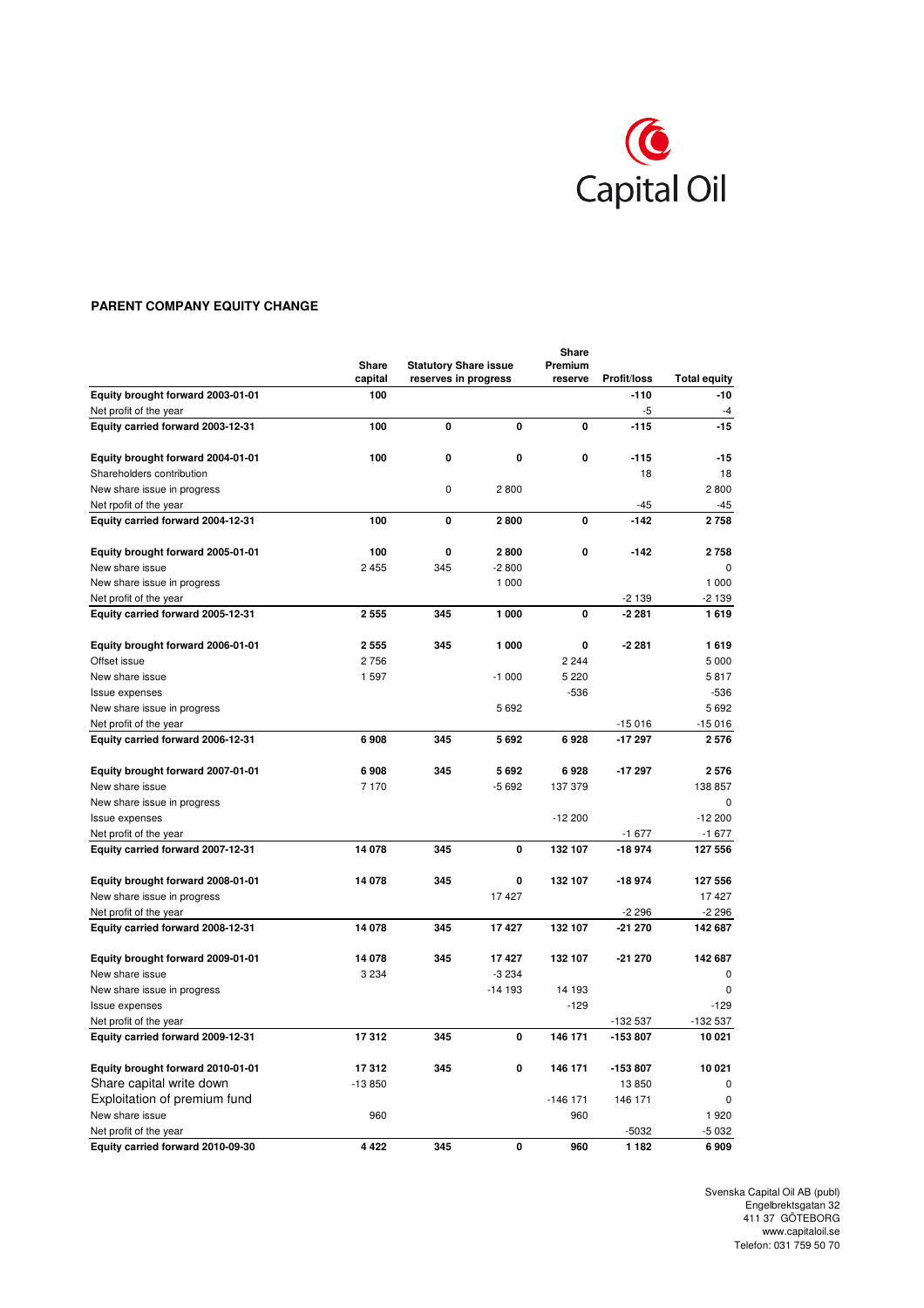

#### **CASH FLOW STATEMENT - PARENT COMPANY**

|                                                  | July 1-Sept 30 | July 1-Sept 30 | Jan 1-Sept 30 | Jan 1-Sept 30 | Jan 1-Dec 31 |
|--------------------------------------------------|----------------|----------------|---------------|---------------|--------------|
|                                                  | 2010           | 2009           | 2010          | 2009          | 2009         |
| All amounts in KSEK                              | 3 months       | 3 months       | 9 months      | 9 months      | 12 months    |
| Operating activities                             |                |                |               |               |              |
| Profit/loss before financial items               | $-1.378$       | $-1707$        | $-5430$       | $-4756$       | $-131961$    |
| Adjustment for non-cash items                    | 152            | $-97$          | 465           | $-1.301$      | 123 192      |
| Interest received                                | 0              | 0              | 0             | 5             | 76           |
| Interest paid                                    | $-1$           | $-35$          | $-4$          | $-58$         | $-61$        |
| Cash low from operating activities               |                |                |               |               |              |
| before working capital changes                   | $-1227$        | $-1839$        | -4 969        | $-6110$       | -8754        |
| Cash flow from working capital changes           |                |                |               |               |              |
| $Decrease(+)/increase(+)$ in receivables         | 3              | 62             | $-176$        | 1 3 7 3       | 1458         |
| Decrease(-)/increase(+) in accounts payable      | $-366$         | $-15$          | -9            | $-87$         | $-177$       |
| Decrease(-)/increase(+) in short term debts      | 111            | $-144$         | 204           | $-1636$       | $-1101$      |
| Cash flow from operating activities              | $-1479$        | $-1936$        | -4 950        | $-6460$       | $-8,574$     |
| Investing activities                             |                |                |               |               |              |
| Purchase of plant and equipment                  | 0              | 0              | 0             | -3            | -4           |
| New loans to Joint Activity                      | 0              | $-551$         | 0             | $-4043$       | $-5089$      |
| Sale of equipment                                | 0              | 350            | 0             | 350           | 1 100        |
| Decrease(+)/increase(-) in long term receivables | 0              | $-713$         | $\mathbf 0$   | $-713$        | $\Omega$     |
| Cash flow from investing activities              | 0              | $-914$         | 0             | $-4409$       | $-3993$      |
| Financeing activities                            |                |                |               |               |              |
| New share issue                                  | 1920           | 0              | 1920          | $\Omega$      | $\Omega$     |
| Expenses from share issues                       | 0              | 0              | 0             | $-128$        | $-128$       |
| Decrease(-)/increase(+) in long term debts       | 0              | $\Omega$       | 0             | $\mathbf 0$   | 195          |
| Cash flow from financing activities              | 1920           | $\mathbf 0$    | 1920          | $-128$        | 67           |
| Cash flow for the year                           | 441            | $-2850$        | $-3030$       | $-10998$      | $-12500$     |
| Cash at the beginning of the year                | 335            | 8 1 5 8        | 3806          | 16 306        | 16 306       |
| Cash at end of the period                        | 776            | 5 3 0 8        | 776           | 5 3 0 8       | 3806         |